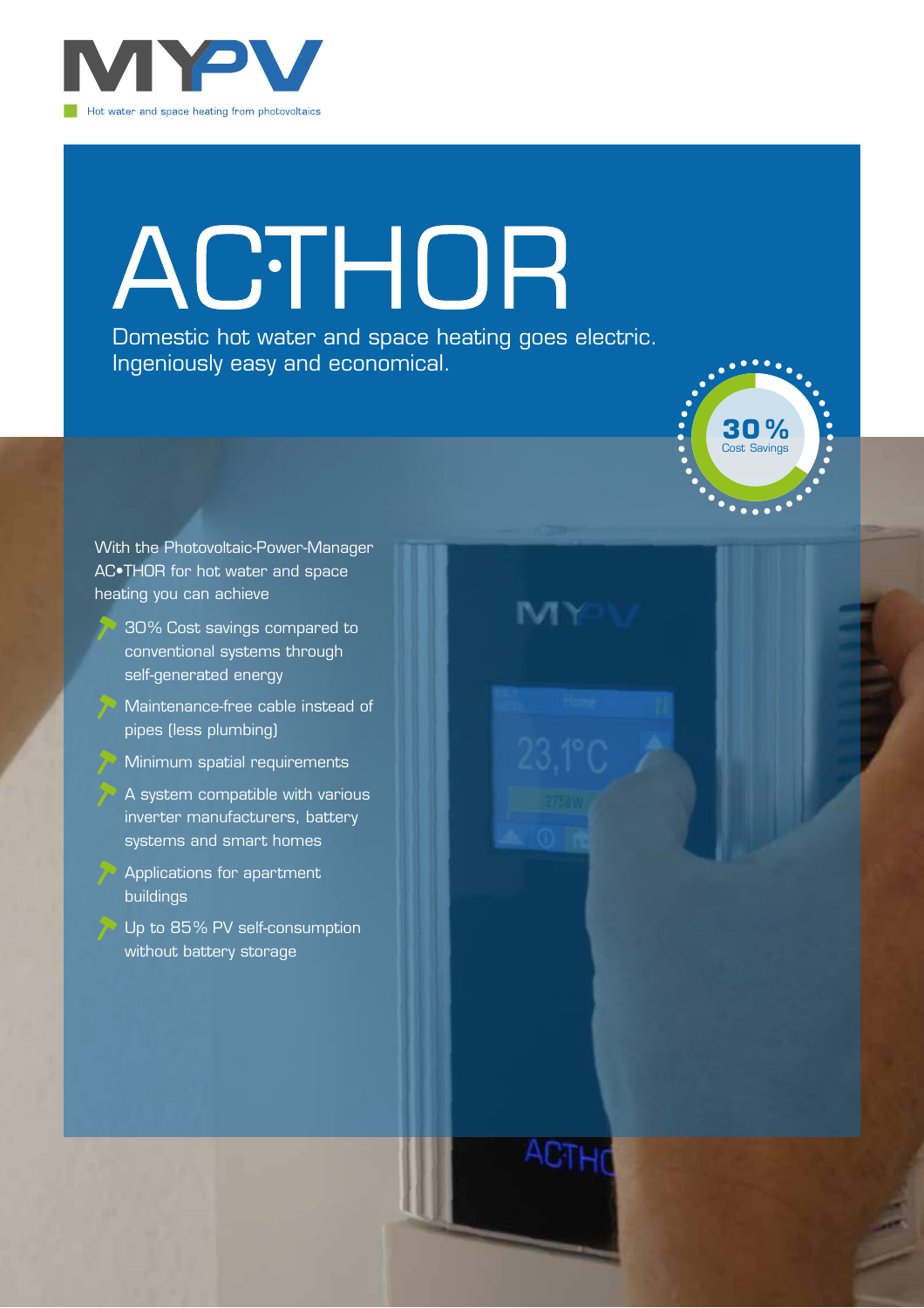## AC•THOR: A HEATING SYSTEM THAT FITS IN YOUR HAND

**Unbelievable but true: The AC•THOR enables the control of the complete hot water heating and space heating in one compact device. With up to 6 kW of power, low-energy houses up to 150 m² can now be powered from photovoltaics.**

#### What is the AC•THOR?

The AC•THOR is a photovoltaic power manager for hot water and space heating and can control electrical heat sources linear depending on the available PV power and heat demand. It communicates via Ethernet with inverters, battery systems and smart home controllers to get the information as to how much photovoltaic energy is available for use. Therefore less energy is required to be purchased from the public grid generating savings to your running costs, meaning a conventional heating system is no longer required.

#### Better than conventional heat sources

For PV system outputs of 5 to 10 kWp, the AC•THOR achieves seasonal-performance-factors (based on grid purchases) that are signifcantly above typical values. Thus electric space heating becomes ecological and economical for the first time.

### Cables instead of pipes

The AC•THOR is the innovative advancement in photovoltaics and the new way for domestic heating systems. Cables instead of pipes, electricity instead of hydraulic systems, easy instead of complicated, self-generated energy instead of fuel costs.

#### Your advantages through excellent technology:

- Easy installation: Mains plug and socket for loads on the device, wall bracket
- User-friendly via 2,83" TFT Colour Touch Screen, Setup without additional equipment
- Extraordinary compact: only 1,5 kg
- Appealing design
- Linear power control for optimal energy utilization, pure alternating current output









With the AC•THOR, you can inexpensively open up enormous storage capacities in your home

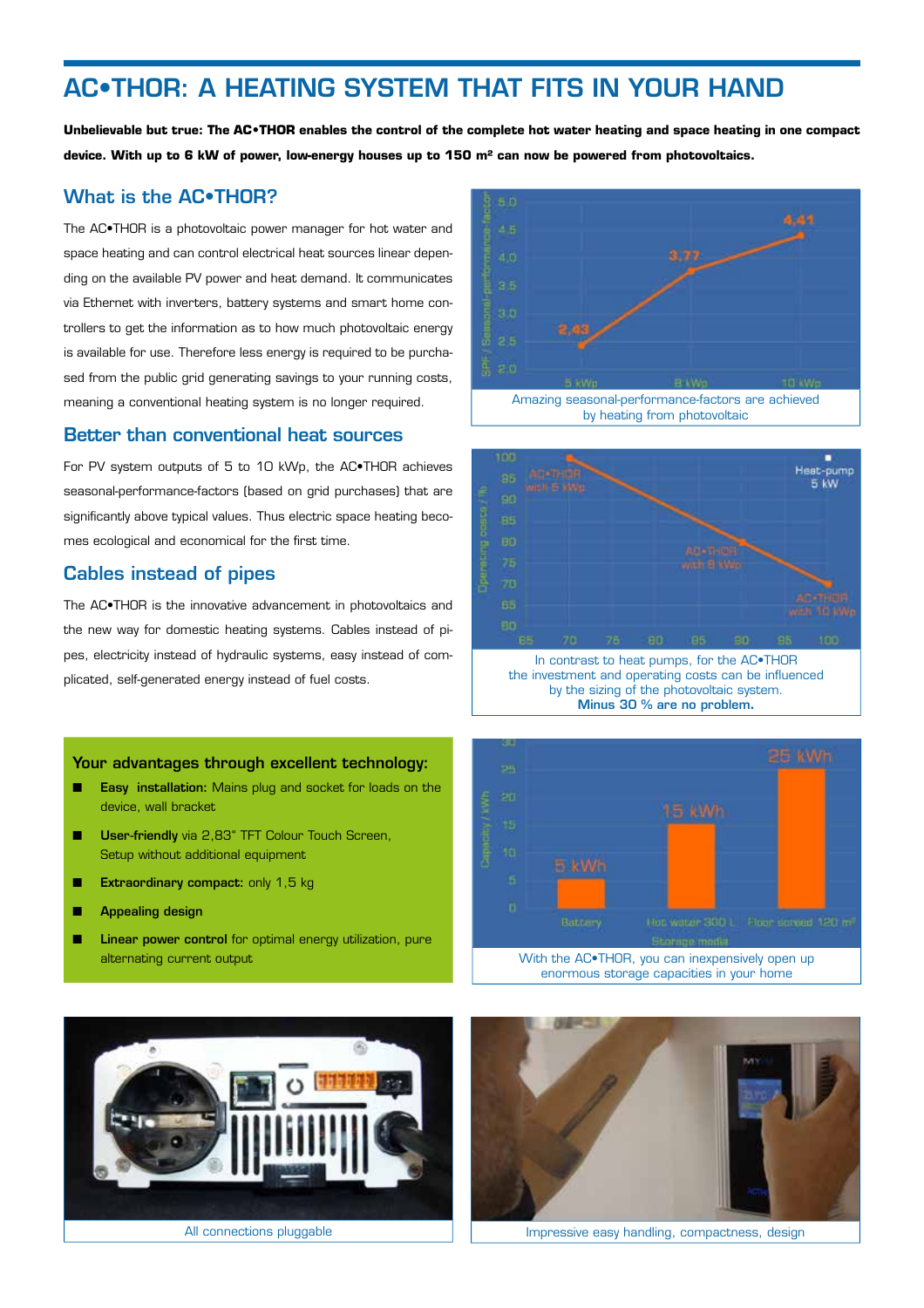# UNIVERSAL APPLICATION DIVERSITY







Hits like a hammer: **hot water and space heating** from **Also applicable for use with infrared heating panels.** Also applicable for use with **infrared heating panels**. photovoltaics with an ultra-compact device.



Or floor heating and infrared heating panels simply combined.



battery storage systems.



Linear control up to 6 kW possible.